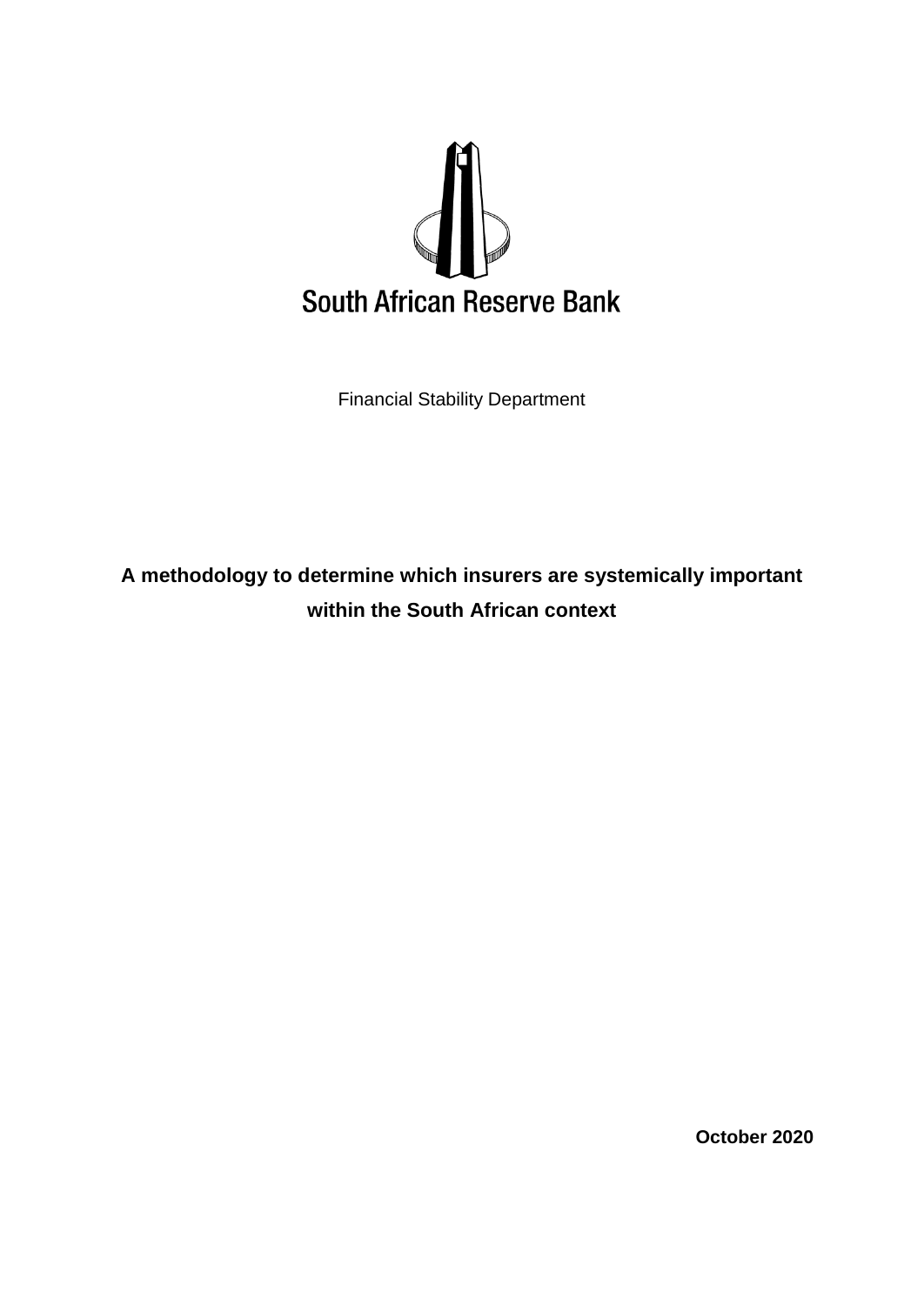# **Contents**

| 4.1 |  |  |  |  |  |  |
|-----|--|--|--|--|--|--|
| 4.2 |  |  |  |  |  |  |
| 4.3 |  |  |  |  |  |  |
| 4.4 |  |  |  |  |  |  |
|     |  |  |  |  |  |  |
|     |  |  |  |  |  |  |
|     |  |  |  |  |  |  |
|     |  |  |  |  |  |  |
|     |  |  |  |  |  |  |
|     |  |  |  |  |  |  |
|     |  |  |  |  |  |  |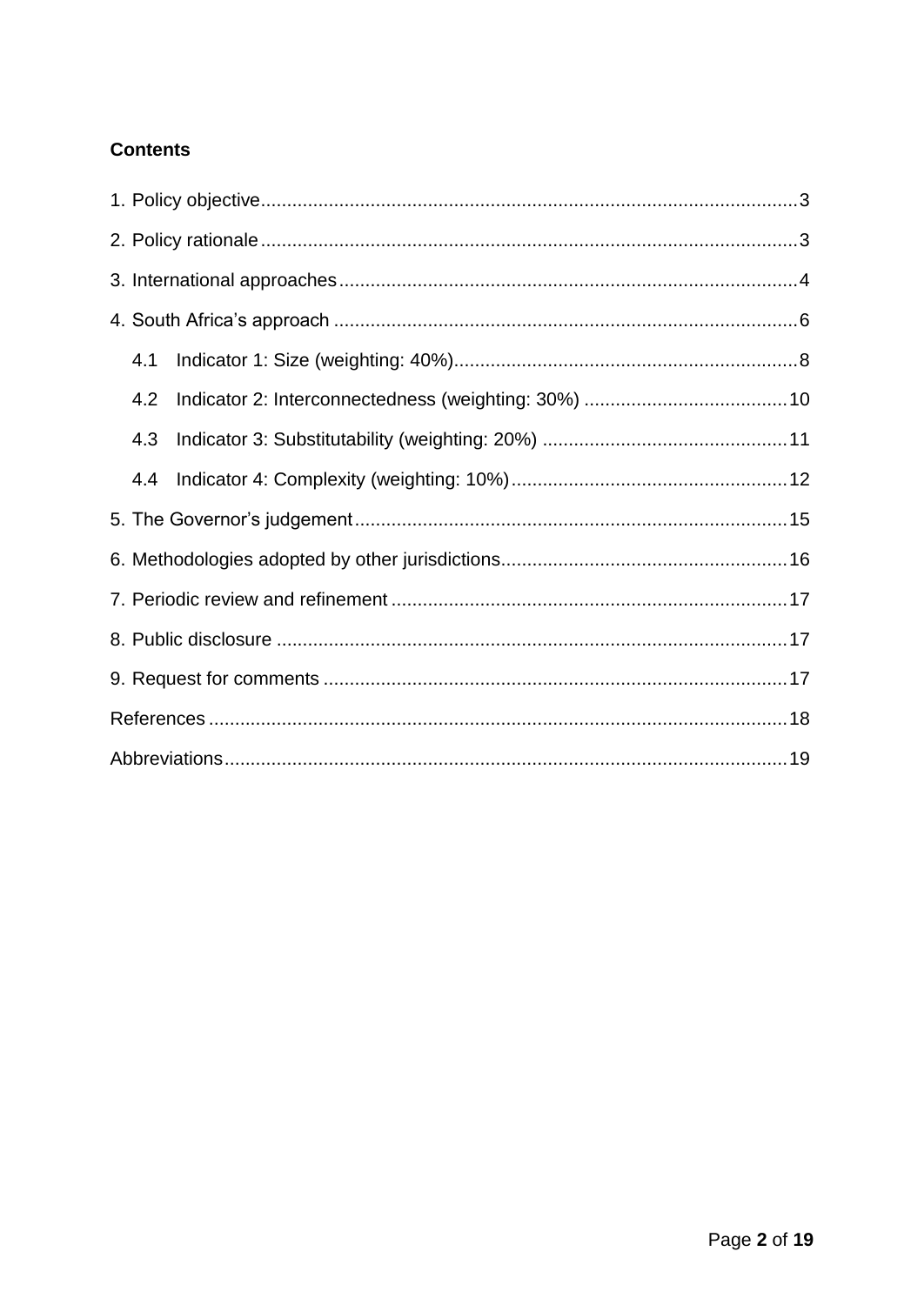### <span id="page-2-0"></span>**1. Policy objective**

The objective of this paper is to present a methodology for the identification of insurers that might be designated as systemically important financial institutions (SIFIs), in accordance with the requirements set out in the Financial Sector Regulation Act 9 of 2017 (FSR Act).

#### <span id="page-2-1"></span>**2. Policy rationale**

In terms of section 29 of the FSR Act, the Governor of the South African Reserve Bank (SARB) may, by written notice to a financial institution, designate the institution as a SIFI. Prior to the designation, the Governor must give the Financial Stability Oversight Committee (FSOC) notice and provide reasons for the proposed designation. The FSOC should be invited to provide advice on the proposal within a specified period. If, after considering the FSOC's advice, the Governor proceeds to designate the financial institution as a SIFI, the financial institution should be invited to make submissions on the matter, within a reasonable period. The Governor must consider any submissions by the financial institution before making a final decision on the designation. In accordance with the FSR Act, the designation of a financial institution as a SIFI, or the revocation thereof, must be published.

Designation as a SIFI in terms of the FSR Act is a legally prescribed process of which the outcome is published, and which provides the SARB with the following additional powers and responsibilities to protect financial stability:

- i. In terms of section 30 of the FSR Act, the SARB may, after consultation with the Prudential Authority (PA), direct that the PA impose additional requirements on SIFIs to mitigate the risk that systemic events may occur.
- ii. Because the failure of institutions designated as SIFIs will, in all probability, have a more significant impact on financial stability, it will require the preparation of a detailed resolution plan (as per section 30 of the FSR Act) that involves more intrusive resolution powers.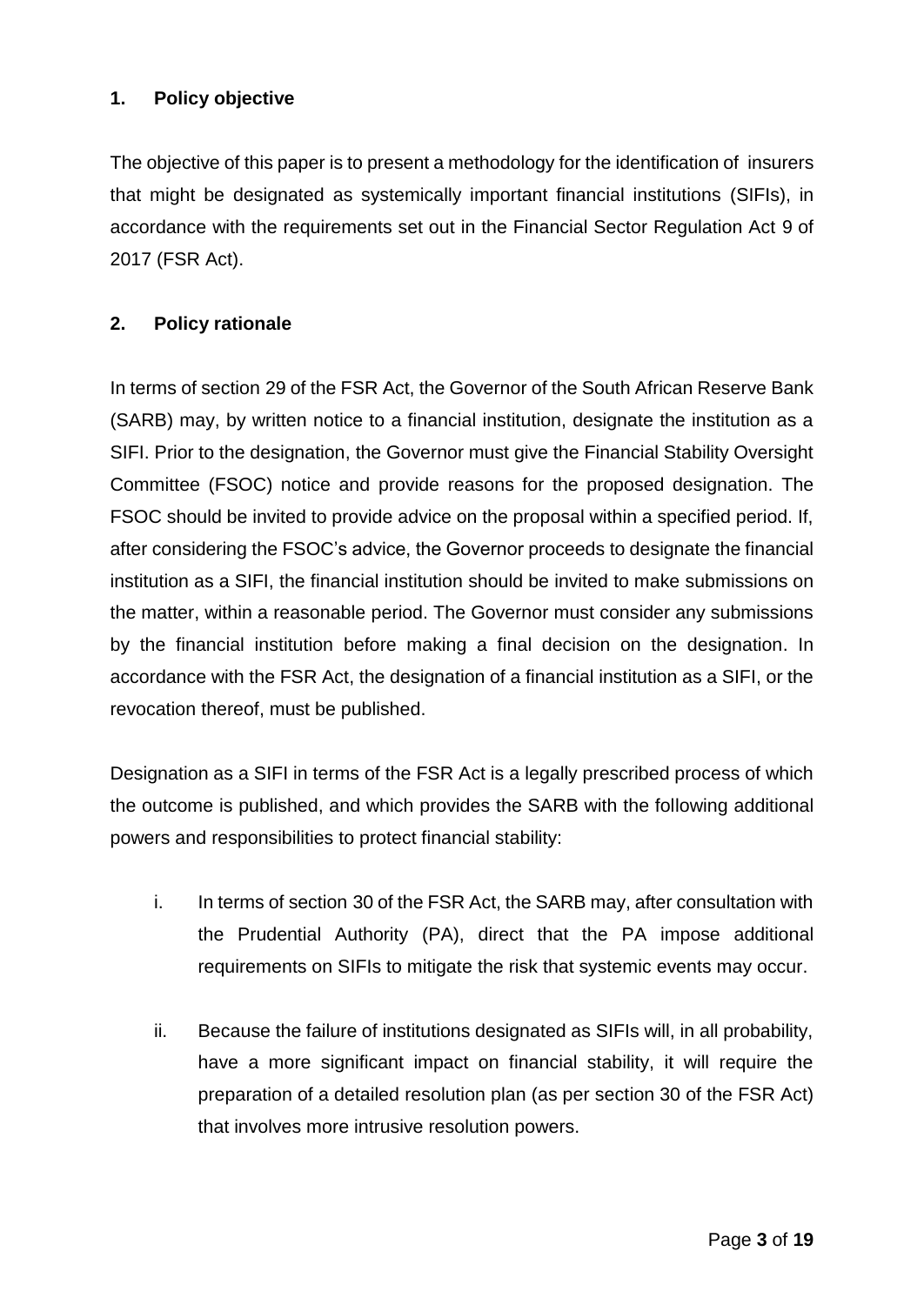iii. Section 31 of the FSR Act puts constraints on regulators when dealing with SIFIs, and the concurrence of the SARB is required prior to actions being taken in respect of a wind-up or similar steps.

The methodology presented in this paper has been developed to assist the Governor in fulfilling the requirements placed on him/her in designating an insurer<sup>1</sup> as a SIFI and to ensure consistency in designation, especially due to the potential impact that the designation as a SIFI could have on a financial institution.

The quantitative indicators included in the methodology do not capture all the considerations and potential risks, and the Governor may also apply judgement to designate an institution as a SIFI. In addition, if, in terms of section 29(4) of the FSR Act, the Governor has determined that a systemic event<sup>2</sup> has occurred or is imminent, he/she may designate a financial institution as a SIFI without complying, or without fully complying, with the requirements set out in section 29 of the FSR Act.

### <span id="page-3-0"></span>**3. International approaches**

The significant economic, financial and social costs associated with macroeconomic shocks (such as the global financial crisis and the COVID-19 pandemic), the resulting interventions, as well as the resulting increase in moral hazard have necessitated the implementation of additional measures to deal with the challenges that arose from the failure, or possible failure, of SIFIs.

The Financial Stability Board (FSB) has developed several policy measures to improve the resilience of the global financial system. Some of these policy measures are specifically aimed at SIFIs due to the negative externalities associated with these institutions, which have stemmed from the fact that the failure of SIFIs had significant negative impacts on the financial sector.

<sup>1</sup> <sup>1</sup> The methodology described in this paper relates only to insurers. The methodology to determine which banks are SIFIs was published on the SARB website in June 2019. Methodologies for market infrastructures will be developed in due course, as international best practice and guidance are finalised.

<sup>2</sup> This is defined in section 14 of the FSR Act.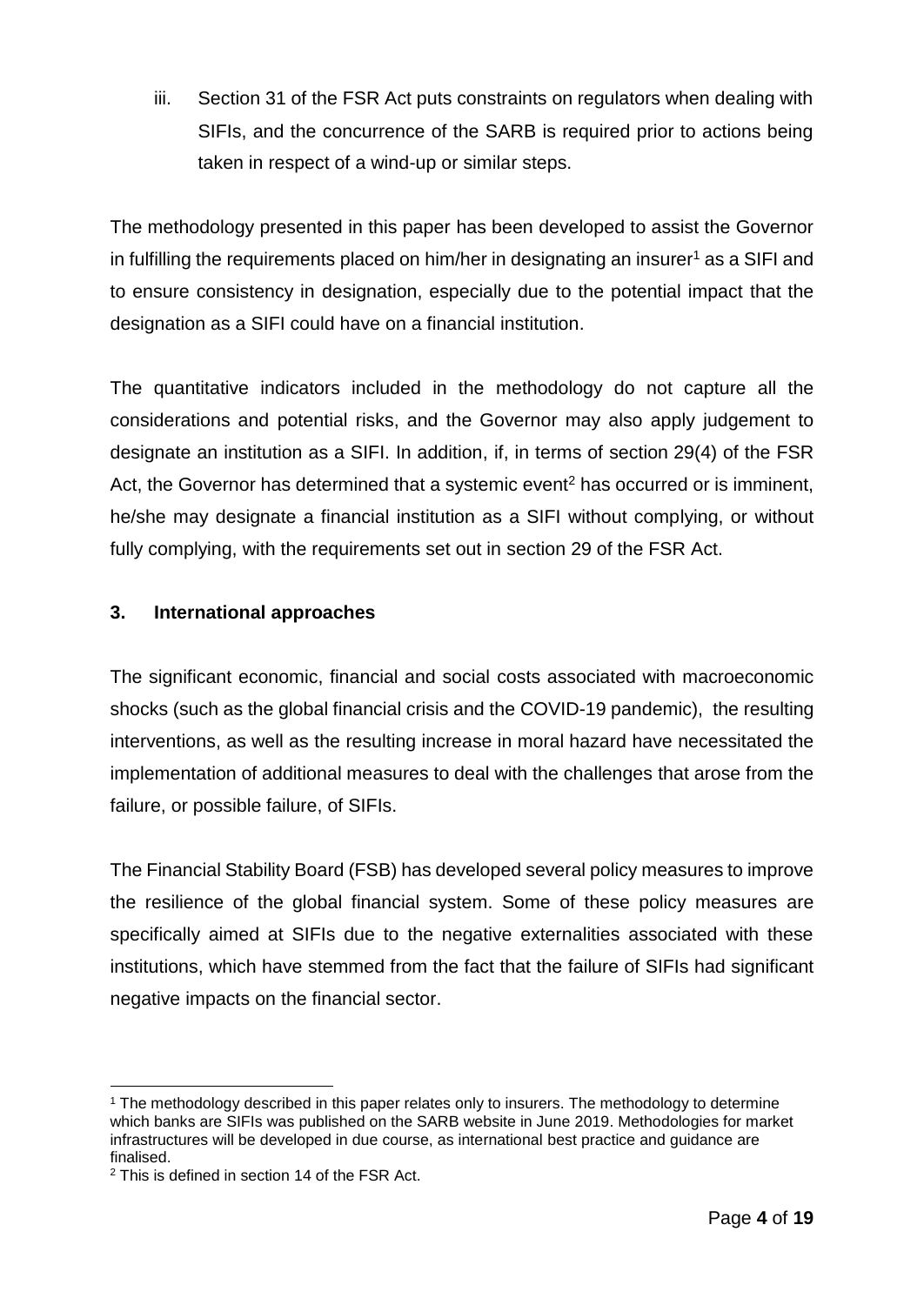The objective of the enhanced policy measures is firstly aimed at reducing the probability that a SIFI will fail (e.g. through prudential regulation), and secondly ensuring that measures are in place to enable the effective resolution of a SIFI without having to use taxpayers' money while supporting the resilience of the financial system.

Because of the heightened potential systemic risk posed by SIFIs in instances where they either take on excessive risk or become non-viable, it is important that they are subject to enhanced supervision and have sufficient loss absorbency buffers and resolution plans in place.

The International Association of Insurance Supervisors (IAIS) has developed an indicator-based methodology to determine the global systemically important insurers (G-SIIs). The last G-SII designation was performed in 2016. Subsequently, the IAIS proposed to replace this methodology with a Holistic Framework to assess and mitigate systemic risk in the global insurance sector, recognising that systemic risk may arise from the collective activities or exposures of insurers at a sector-wide level, as well as from the distress or disorderly failure of individual insurers.

The key elements of the Holistic Framework include:

(i) Supervisory material

This is an enhanced set of supervisory policy measures for macroprudential purposes, designed to increase the overall resilience of the insurance sector and help prevent insurance sector vulnerabilities and exposures from developing into systemic risk. When a potential systemic risk is detected, supervisory powers of intervention enable a prompt and appropriate response.

(ii) Global monitoring exercise

An IAIS global monitoring exercise is designed to assess global insurance market trends and developments, and to detect the possible build-up of systemic risk in the global insurance sector. This includes a discussion at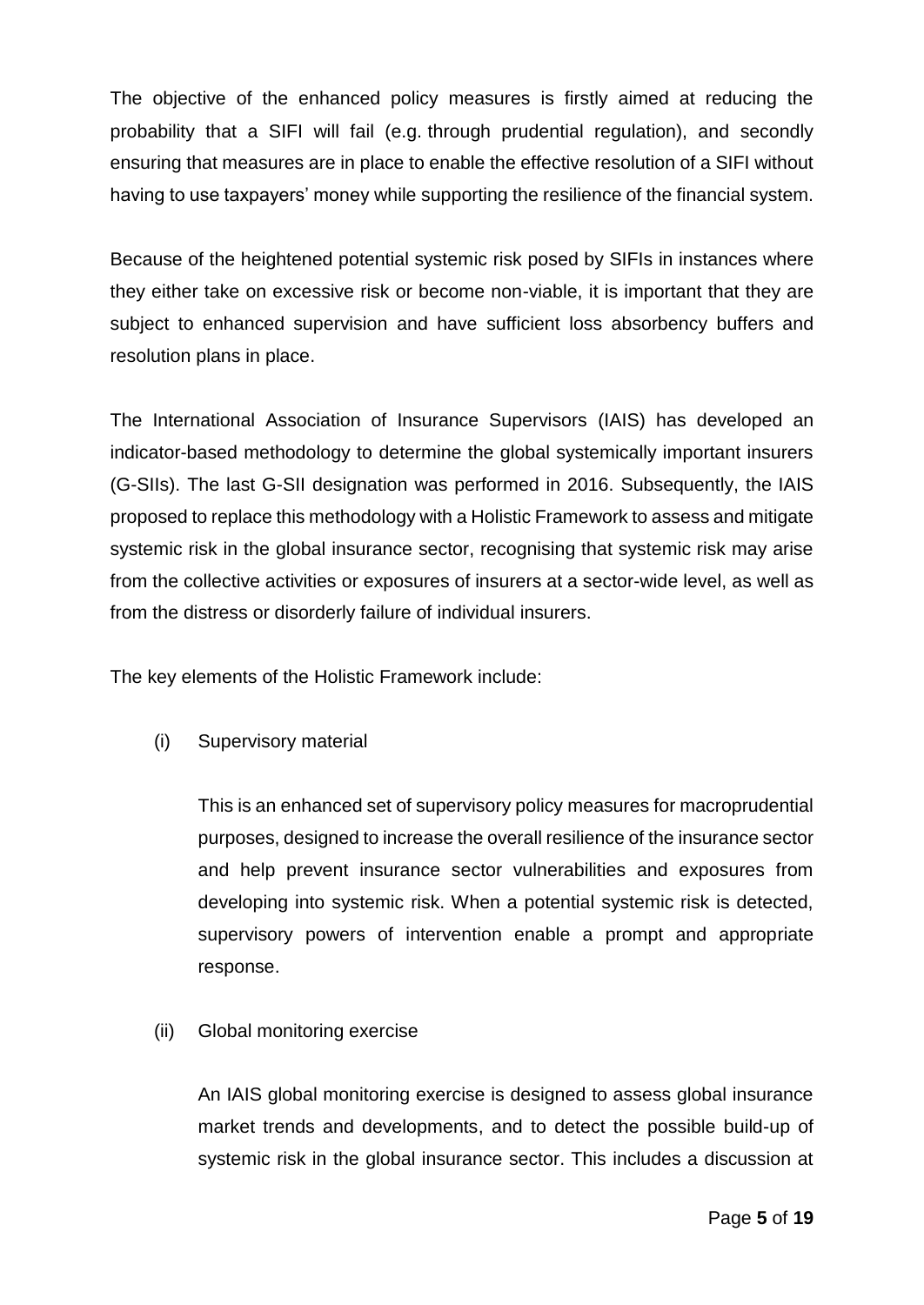the IAIS on the assessment of potential systemic risks and appropriate supervisory responses, at both an individual insurer and sector-wide level. The outcomes of the global monitoring exercise are reported to the FSB.

(iii) Implementation assessment

This refers to an IAIS assessment of the implementation of enhanced supervisory policy measures and powers of intervention.

The Holistic Framework, if consistently implemented, is expected to provide an enhanced basis for assessing and mitigating systemic risk in the insurance sector. The IAIS will share with the FSB an annual update of the outcomes of the global monitoring exercise, including the IAIS assessment of systemic risk in the global insurance sector and the supervisory response to identified risks, if any.

In light of the finalised Holistic Framework, the FSB, in consultation with the IAIS and national authorities, has decided to suspend G-SII identification from the beginning of 2020. In November 2022, the FSB will review whether to re-establish the annual identification of G-SIIs, based on the outcomes of the initial years of implementation of the Holistic Framework, and in consultation with the IAIS and national authorities.

It should, however, be recognised that the IAIS still uses an assessment methodology to measure systemic risk. The indicators used in this assessment methodology are consistent with the indicators used in the global systemically important banks (G-SIBs) methodology, although they have been adapted for insurance business.

### <span id="page-5-0"></span>**4. South Africa's approach**

The methodology presented in this paper is based on the requirements of the FSR Act, guidance by the FSB and the IAIS, as well as the approach followed to identify G- $SIBs<sup>3</sup>$ .

1

<sup>3</sup> [G-SIB revised assessment methodology](https://www.bis.org/bcbs/publ/d445.pdf)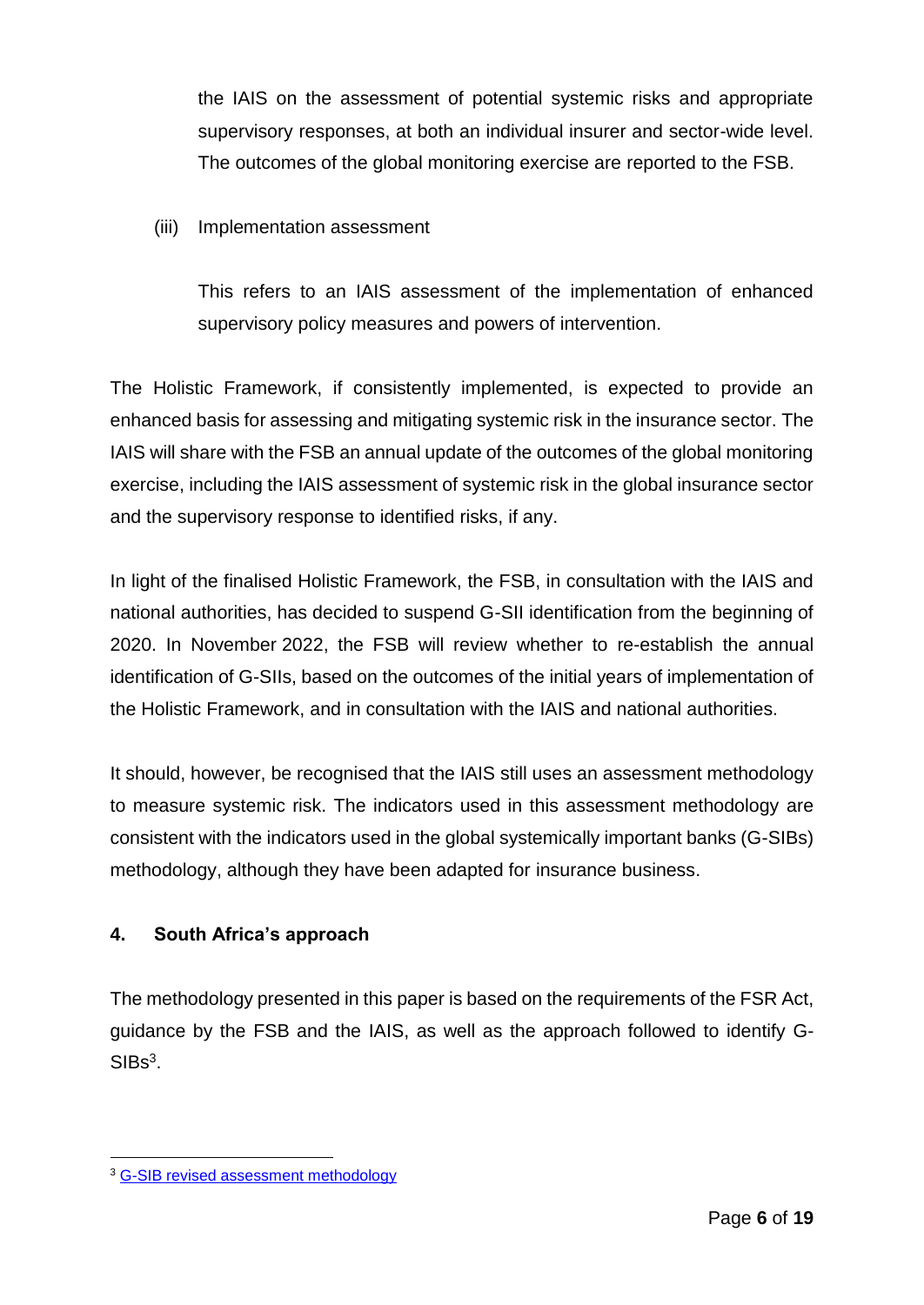In terms of the FSR Act, specifically section 29(3)(a)-(g), the Governor must take the following indicators into account:

- i. the size of the financial institution;
- ii. the complexity of the financial institution and its business affairs;
- iii. the interconnectedness of the financial institution with other financial institutions, both within and outside the Republic;
- iv. whether there are readily available substitutes for the financial products and services that the financial institution provides;
- v. the recommendations made by the FSOC;
- vi. any submissions made by or for the financial institution concerned; and
- vii. any other matters prescribed by the Regulations made in terms of the FSR Act.

The IAIS indicators utilised to assist in the evaluation of systemic risk are in line with the Basel Committee on Banking Supervision's (BCBS) G-SIB methodology. The approach presented in this paper uses categories similar to those used to determine G-SIBs, but the sub-indicators of each category have been aligned to better fit the insurance business in South Africa.

The following weights are applied to the indicators specified in the FSR Act:

#### **Table 1: Indicators and weightings**

| <b>Indicator</b>   | Weighting |
|--------------------|-----------|
| Size               | 40%       |
| Interconnectedness | 30%       |
| Substitutability   | 20%       |
| Complexity         | 10%       |

Each broad indicator is composed of various sub-indicators. Due to the differences in their business models, the indicators distinguish between life and non-life insurers. The weightings of the sub-indicators have been adapted to reflect their relevance to either life or non-life insurers. In cases where certain indicators are irrelevant to a business model, their weightings have been reduced to zero.

Each broad indicator and its sub-indicators are discussed below.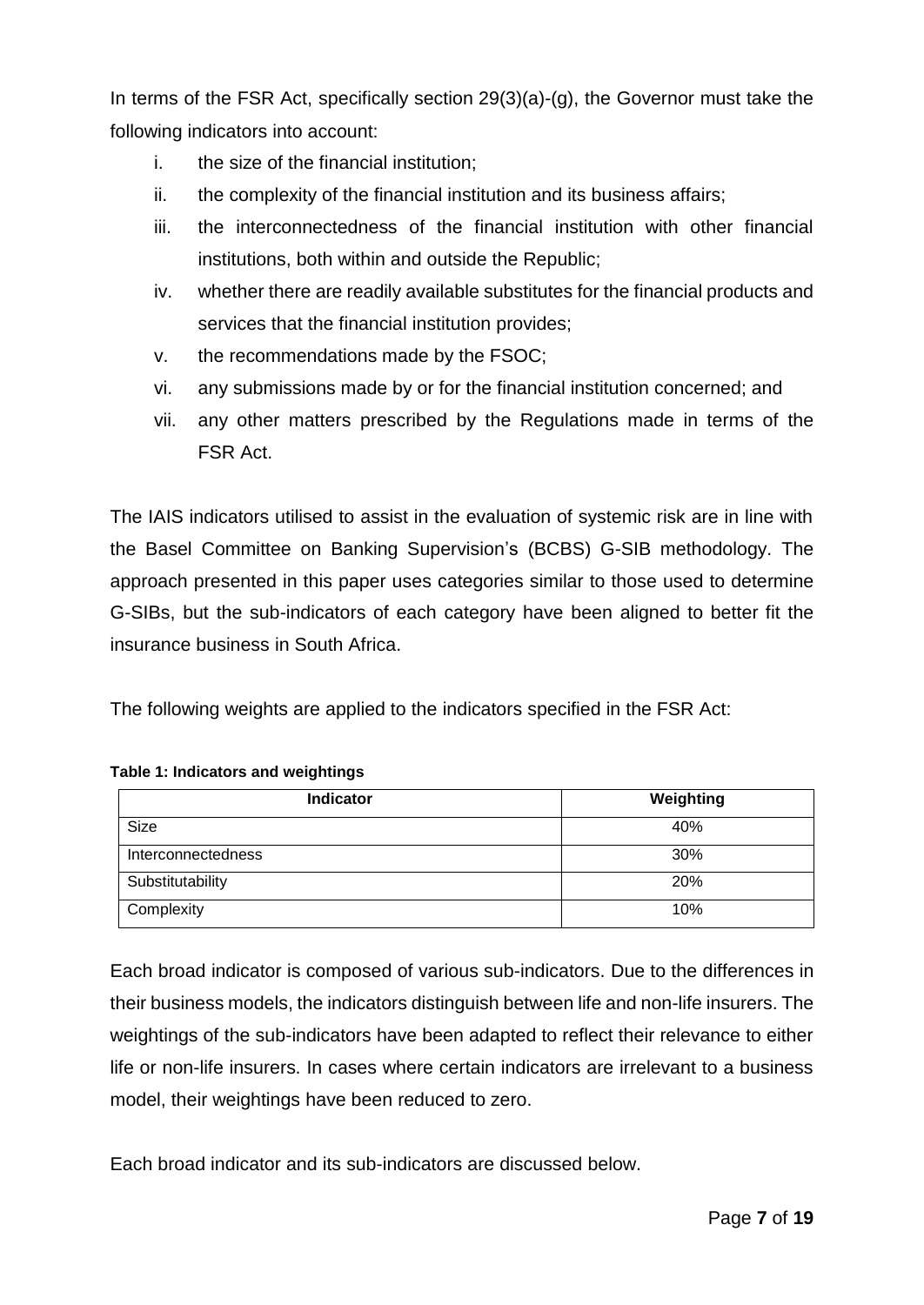#### <span id="page-7-0"></span>**4.1 Indicator 1: Size (weighting: 40%)**

The larger an institution:

- the more likely that its failure will negatively impact on the economy, financial markets and confidence in the insurance industry;
- the more likely it is interconnected to other financial institutions, increasing the risk of contagion;
- the more difficult it will be to transfer its book(s) of business to other insurers (i.e. any one insurer might not have the capacity to absorb a whole book); and
- the higher the number of policyholders and employees that may be detrimentally affected by its failure.

The sub-indicators used to measure size are:

(i) Total assets

The value of total assets is a relevant indicator of size for life insurers, as it reflects the amount of assets that the insurer invests in to meet its future insurance obligations. However, this indicator is not used for non-life insurers, because non-life insurers do not build up an asset base the same way as life insurers do, and would therefore never score high in terms of size compared to the life industry. This does not imply that asset size is irrelevant for non-life insurers; it simply means that premiums constitute a better measure of size for non-life insurers. The methodology was built in such a way that it can measure the two vastly different businesses, being life and non-life insurers.

(ii) Gross written premiums

Total gross written premiums (GWP) is a measure of size more appropriately used for non-life insurers, since such insurers do not build up much of an asset base compared to life insurers, and because the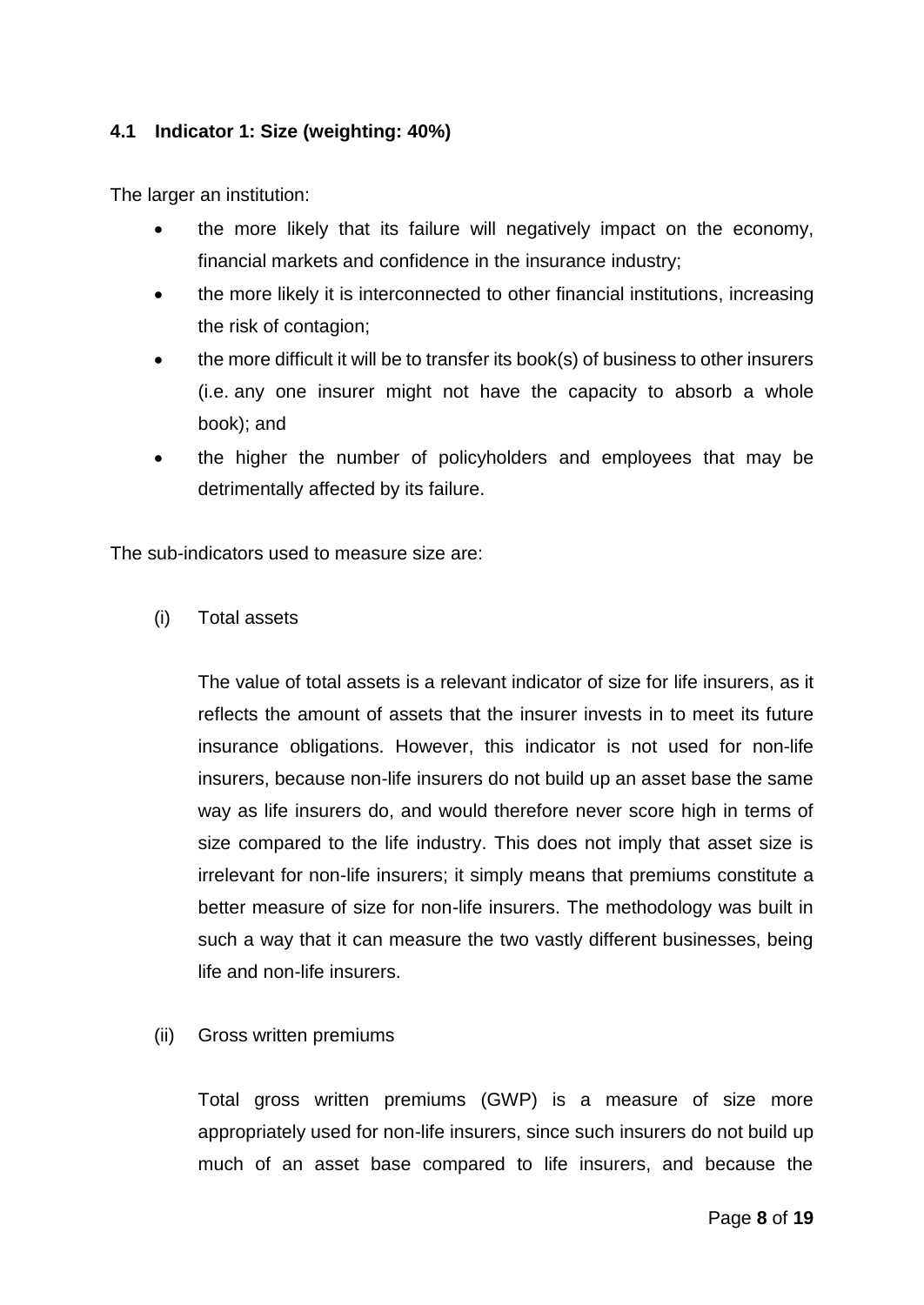premiums written can fluctuate more from year to year and thus reflect the changes in the size of non-life insurers. GWP is also considered to be more reflective of systemic importance as it is a proxy for the risk accepted by a financial institution. For life insurance, a lump-sum premium (single nonrecurring premium) can be paid which provides cover for a substantial period, and this might result in the insurer having a large premium included in its Solvency Assessment and Management (SAM) income during one period and little to no premiums the following period, thus influencing profitability. For this reason, GWP and profit is not used as a measure of size for life insurers.

(iii) Profit before tax (in terms of SAM)

Profitability is an indicator supplemental to GWP to determine the size of non-life insurers. Profitability adds another dimension to the determination of the size of a non-life insurer by considering the significance of its earnings, which ultimately contribute to the financial position of its shareholders. This sub-indicator is not utilised when determining the size component for life insurers for the same reason as stated under point (ii).

(iv) Number of individual policies

The number of policies is an indication of size. An insurer's size should not only be measured by assets or GWP, but also by how many policies it holds. This indicator is appropriate for both life and non-life insurers.

(v) Number of group schemes

A group scheme is a single policy providing cover for a number of individuals. It is therefore necessary to assess the number of group schemes as a separate indicator of size for life insurers only, as non-life insurers do not have group policies.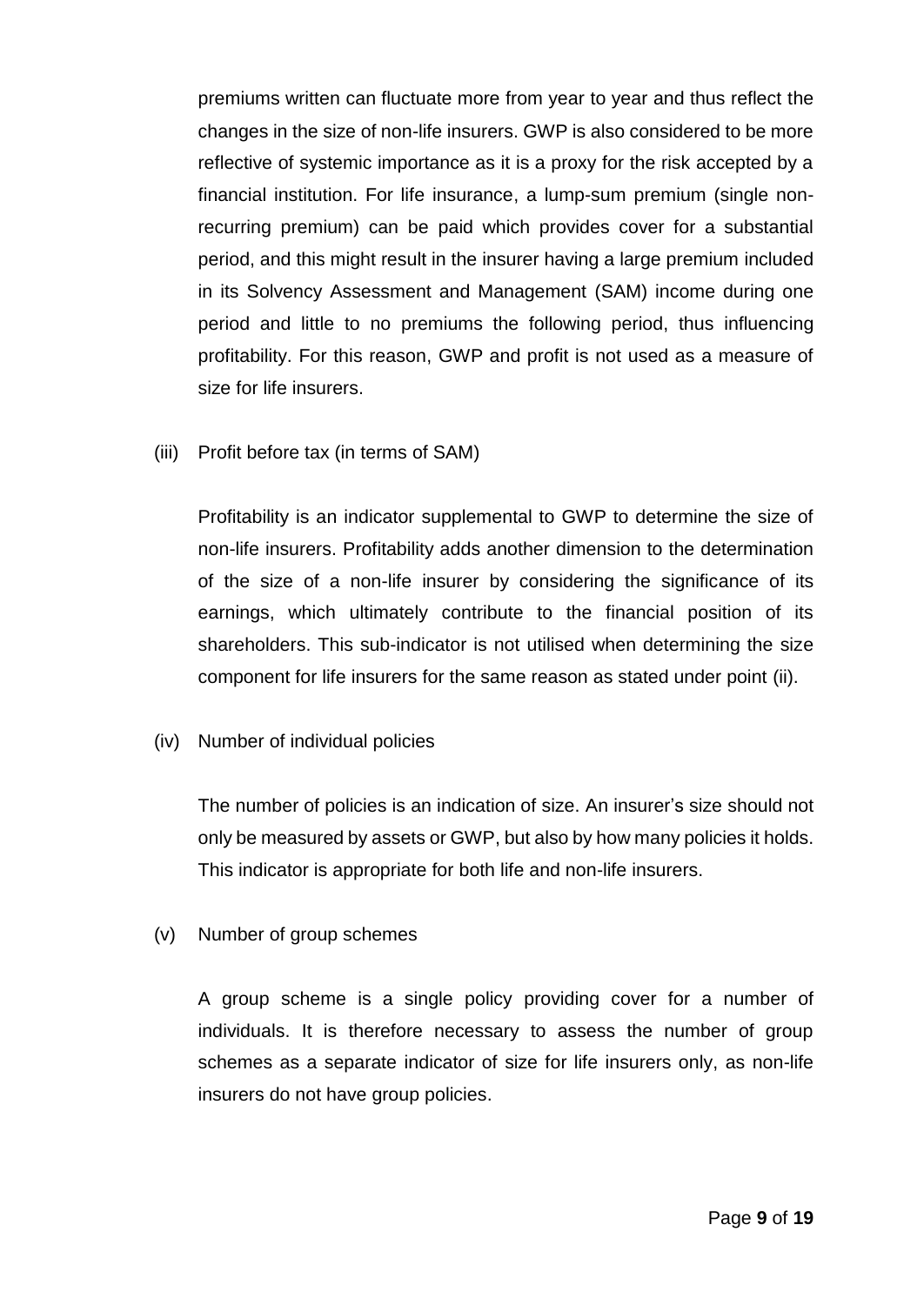### <span id="page-9-0"></span>**4.2 Indicator 2: Interconnectedness (weighting: 30%)**

The degree to which a financial institution is interconnected or interlinked to other parts of the financial system determines the channels through which, and the speed at which, any distress can spread to the rest of the system. Interconnectedness is measured through the insurer's exposure to other financial institutions.

The sub-indicators used to measure interconnectedness are:

#### (i) Derivatives

This measure indicates the degree of the financial institution's interconnectedness with the financial system based on the value of derivatives with no offsetting between positive and negative values.

(ii) Gross written premiums ceded / outwards reinsurance

GWP ceded, or outwards reinsurance, is when the insurance company mitigates the insurance risk by obtaining insurance from a third party, in other words from a reinsurer or another insurer. Premiums ceded to reinsurers indicate the interconnectedness within the insurance industry, where reinsurers could be locally domiciled or outside of the Republic.

(iii) Intra-financial system assets

The amounts of lending to financial institutions and holding of securities issued by financial institutions indicate the possible impact on the financial system should an insurer fail, for example as a result of a possible fire sale of assets.

(iv) Intra-financial system liabilities

The amounts owed to other financial institutions indicate the degree to which the failure of, or a default by, an insurer could impact on those with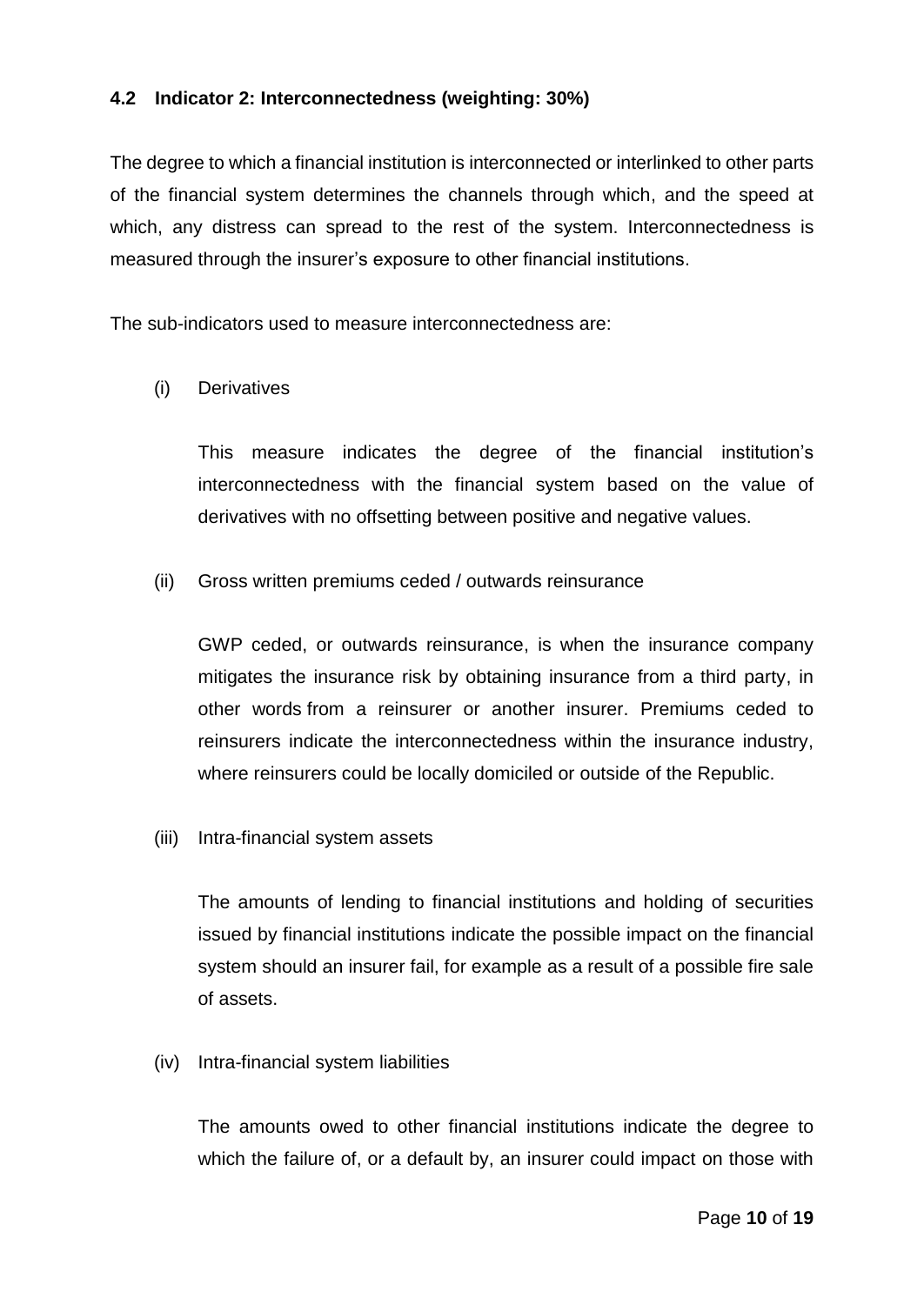exposures to it. These liabilities include loans, overdrafts, and derivatives with negative values.

(v) Reinsurance

This indicator measures the degree of interconnectedness within the insurance sector through reinsurance transactions. Both the ceded premiums (see above) and the reinsurance recoverables are used to measure interconnectedness, using a similar rationale as for the size indicator. This indicator captures the reinsurance interconnectedness based on the size of the asset that is created as a result of these arrangements.

#### <span id="page-10-0"></span>**4.3 Indicator 3: Substitutability (weighting: 20%)**

The degree of substitutability of the products and services that a financial institution provides affects its systemic importance. The lower the substitutability of its products and services, the more systemically important a financial institution becomes, especially if the products and services are deemed to be critical to the functioning of the wider economy.

For the sub-indicators of substitutability, the methodology measures the number of lines of business where the insurer has more than 20% of the market share for that specific line of business.

The sub-indicators used to measure substitutability are:

- (i) Gross written premiums per business line This indicates the degree of a lack of substitutability of insurers using premiums as a measure.
- (ii) Best-estimate liabilities per business line This indicates the degree of a lack of substitutability of insurers using liabilities as a measure.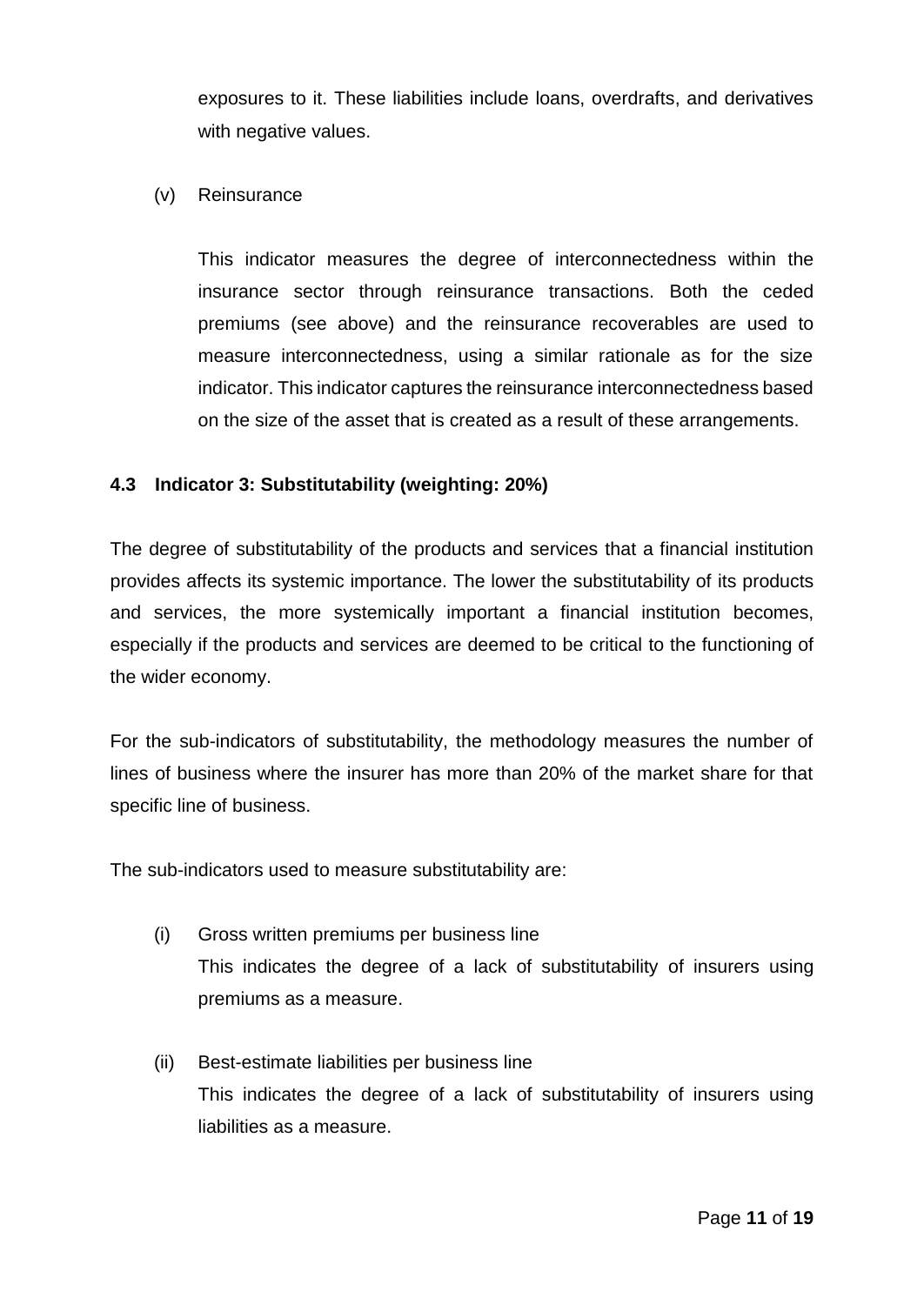### <span id="page-11-0"></span>**4.4 Indicator 4: Complexity (weighting: 10%)**

The systemic impact of an insurer's failure is influenced by the complexity of its business model, organisational and group structure, and operating model. The greater a financial institution's complexity, the more difficult it becomes to resolve it in failure, and the disruption to the financial sector could therefore be more severe.

The sub-indicators used to measure complexity are:

(i) Number of lines of business for life insurance

The more business lines an insurer writes, the more complex it will be, for various reasons, such as a wider variety of risk exposures, risk appetites and system requirements.

(ii) Number of lines of business for non-life insurance

The same reasoning as above applies, separated for non-life insurers.

(iii) Number of cells

An insurer can be licensed as a cell captive insurance company where the insurance business is conducted through cell structures. A cell structure is a contractual ring-fenced arrangement whereby the insurance business in the cell is contractually ring-fenced from any other business of the insurer for as long as the insurer is a going concern. The cell owner holds specific shares in the insurer (i.e. for this cell structure arrangement), and shares in the profit and losses of the cell structure. As these cell structures are operationally ring-fenced and treated as independent 'small insurers', the more of these there are to administer by the cell captive insurer, the more complex it is likely to be.

The tables below indicate which sub-indicators were used for the different types of insurance business.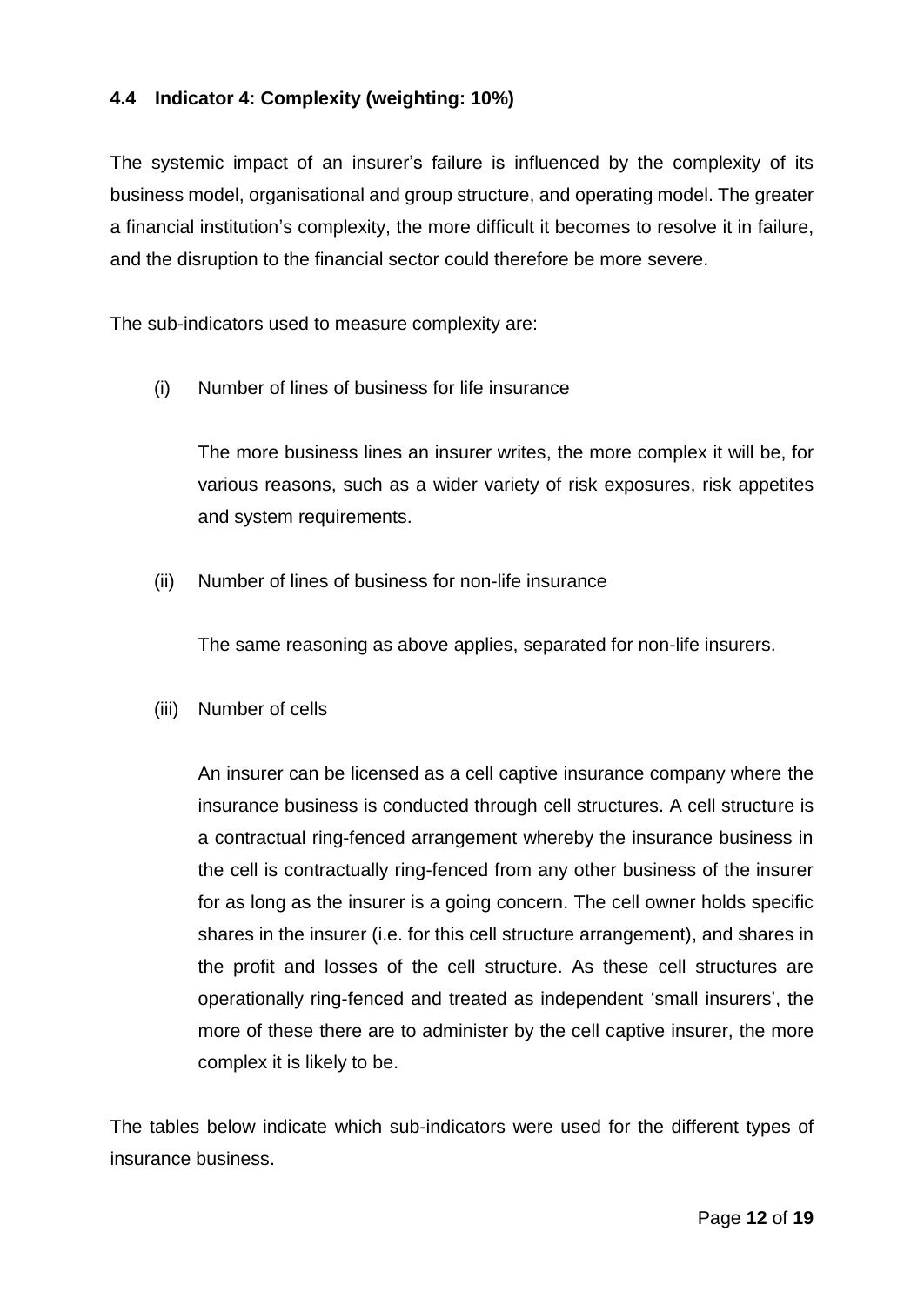| <b>Category</b>           | <b>Indicator</b>                            | <b>Composite</b> | Life         | <b>Non-life</b> |
|---------------------------|---------------------------------------------|------------------|--------------|-----------------|
|                           |                                             |                  |              |                 |
| <b>Size</b>               | <b>Total assets</b>                         | $\checkmark$     | $\checkmark$ |                 |
| (40%)                     | IFRS profit before tax                      | $\checkmark$     |              | $\checkmark$    |
|                           | Gross written premiums                      | ✔                |              | $\checkmark$    |
|                           | Number of individual policies               |                  | $\checkmark$ |                 |
|                           | Number of group schemes                     | $\checkmark$     | $\checkmark$ |                 |
| <b>Interconnectedness</b> | <b>Derivatives</b>                          |                  |              |                 |
| (30%)                     | Gross written premiums ceded                | $\checkmark$     | $\checkmark$ | ✓               |
|                           | Intra-financial system assets               | ✔                | $\checkmark$ |                 |
|                           | Intra-financial system liabilities          | ✔                | $\checkmark$ | ✔               |
|                           | Reinsurance life                            | ✔                | $\checkmark$ |                 |
|                           | Reinsurance non-life                        | ✔                |              | ✓               |
| <b>Substitutability</b>   | Gross written premiums per business line    | ✔                | $\checkmark$ |                 |
| (20%)                     | Best-estimate liabilities per business line | ✔                | ✔            |                 |
|                           |                                             |                  |              |                 |

**Table 2: Sub-indicators for the size, interconnectedness and substitutability categories**

### **Table 3: Sub-indicators for the complexity category**

| <b>Complexity</b> | <b>Indicator</b> | Comp.        | Life         | Life         | Life         | Life         | Non- | Non-         | Non-         | Non-         | Non-         |
|-------------------|------------------|--------------|--------------|--------------|--------------|--------------|------|--------------|--------------|--------------|--------------|
| (10%)             |                  | reins.       | cell         | micro-       | primary      | reinsurer    | life | life         | life         | life         | life         |
|                   |                  |              | cap.         | insurer      |              |              | cap. | cell         | Lloyd's      | primary      | reins.       |
|                   |                  |              |              |              |              |              |      | cap.         |              |              |              |
|                   | Number of        | $\checkmark$ | $\checkmark$ | $\checkmark$ | $\checkmark$ | $\checkmark$ |      |              |              |              |              |
|                   | lines of         |              |              |              |              |              |      |              |              |              |              |
|                   | business for     |              |              |              |              |              |      |              |              |              |              |
|                   | life insurance   |              |              |              |              |              |      |              |              |              |              |
|                   |                  |              |              |              |              |              |      |              |              |              |              |
|                   | Number of        | $\checkmark$ |              |              |              |              | ✓    | $\checkmark$ | $\checkmark$ | $\checkmark$ | $\checkmark$ |
|                   | lines of         |              |              |              |              |              |      |              |              |              |              |
|                   | business for     |              |              |              |              |              |      |              |              |              |              |
|                   | non-life         |              |              |              |              |              |      |              |              |              |              |
|                   | insurance        |              |              |              |              |              |      |              |              |              |              |
|                   | Number of        |              | $\checkmark$ |              |              |              |      | $\checkmark$ |              |              |              |
|                   | cells            |              |              |              |              |              |      |              |              |              |              |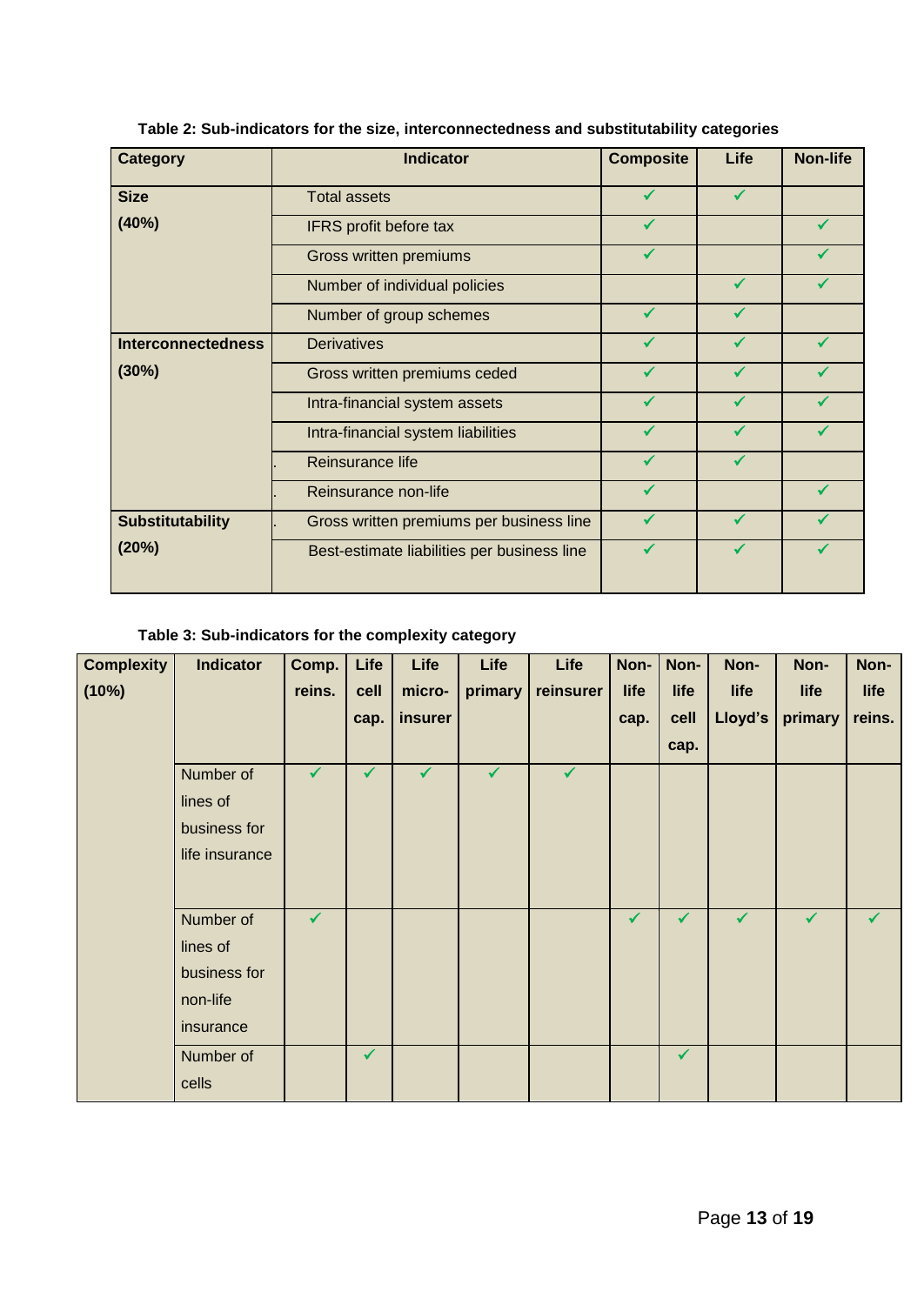The reasons for not using some of the sub-indicators for different types of insurance business are briefly discussed below, per main category.

(i) Size

This indictor has a number of sub-indicators, as shown in Table 2 above, where different sub-indicators apply to different types of insurance business. The usage of the sub-indicators is indicative of the differences between the various types of insurance business, where scoring life and non-life insurance together for the size indicator will not produce the desired outcome due to the inherent differences in the characteristics of the businesses. For example, non-life insurers have much fewer assets than life insurers in general, and will therefore typically not score high for this indicator, which might misrepresent the insurer's systemic importance in relation to the type of insurance it writes.

(ii) Interconnectedness

In this category, there are two sub-indicators for reinsurance: one makes reference to life insurance and the other to non-life insurance. The one referencing life insurance will thus not be used for non-life insurers, and vice versa.

(iii) Complexity

The complexity indicator has three sub-indicators broken down into different types of insurance companies. The split allows for the calculation of the complexity score for an insurer relative to similar insurers. Different subindicators are used for different types of insurers, for example: a primary insurer does not conduct cell business, and the number of cells subindicator will therefore not be used for primary insurers.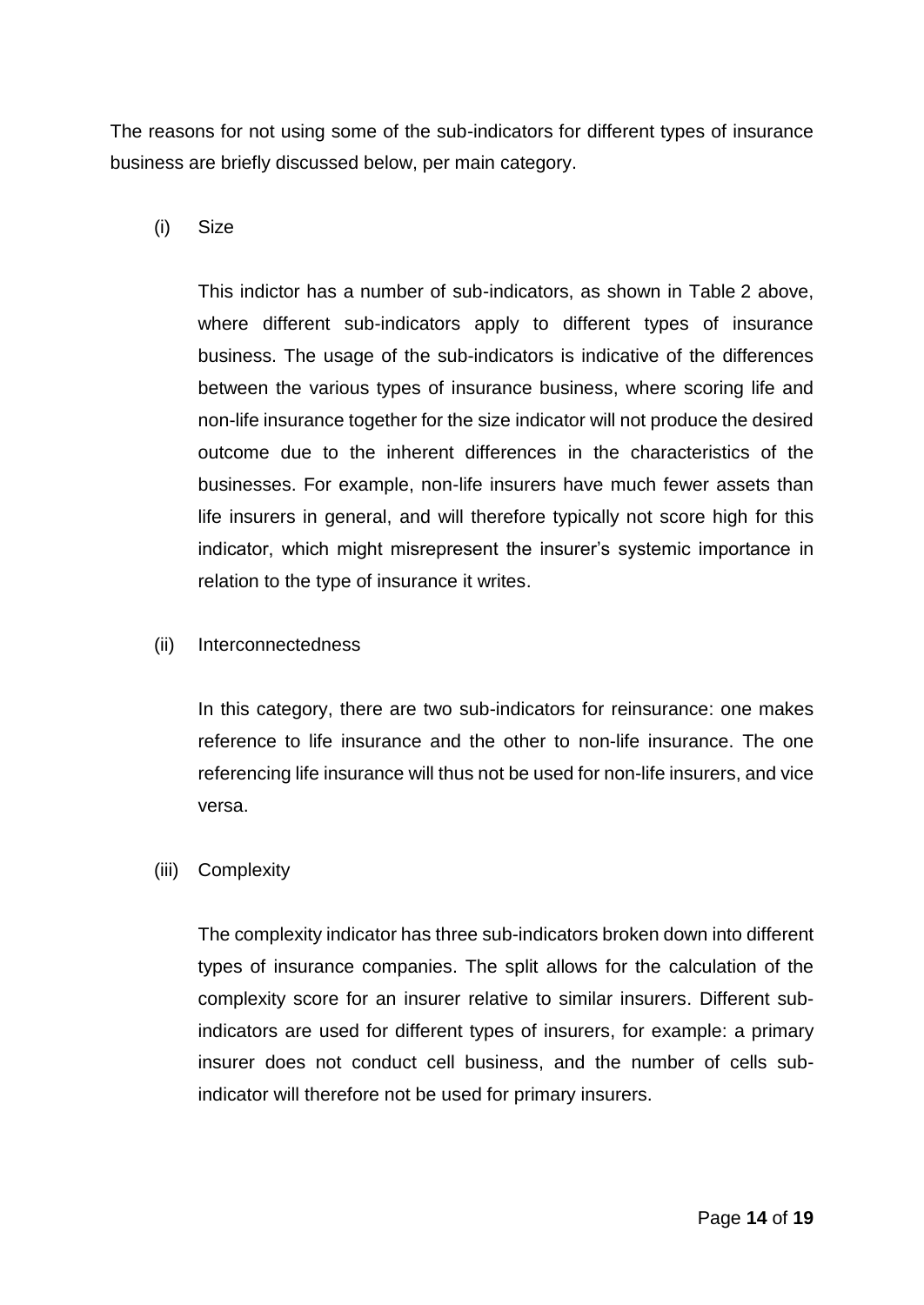#### <span id="page-14-0"></span>**5. The Governor's judgement**

No quantitative methodology is able to capture all the potential elements of systemic risk posed by a financial institution. Regulators and supervisors have qualitative information available about the industry and/or the insurers that cannot be quantified in a methodology. For example, insurers may perform functions that are not easily substitutable or transferable, and without these functions there would be a spillover effect to the wider economy to the extent that these are deemed to be systemic. Yet, in the overall aggregated score, these specific risks may not show. Alternatively, there may be potential sources of systemic risk for which there are no quantitative indicators readily available, for example the degree of social, industry or geographic concentration of activities that may be high enough to have a systemic impact.

Because the weightings and aggregation used in a numerical methodology can never accurately reflect the real world, there may be instances where the overall score for an institution underestimates its actual systemic importance. Therefore, there should be room for the Governor to apply judgement to ensure that all areas and risks are sufficiently considered. It is important to note that the FSR Act neither prescribes that the Governor should develop a methodology nor suggests that the Governor, in making his/her decision, should make a determination according to a methodology. The methodology merely serves as a guide for decision making. Section 29 of the FSR Act provides the Governor with the ability to use his/her discretion when making the determination.

However, the judgement applied by the Governor cannot be fully discretionary and should still be economically justifiable. For example, an institution might be identified as systemically important due to a single factor, such as interconnectedness. However, when combined with a variety of other indicators, the overall score might not indicate systemic significance. If the Governor is of the view that a single indicator carries sufficient weight to justify designation as a SIFI, judgement may be applied accordingly.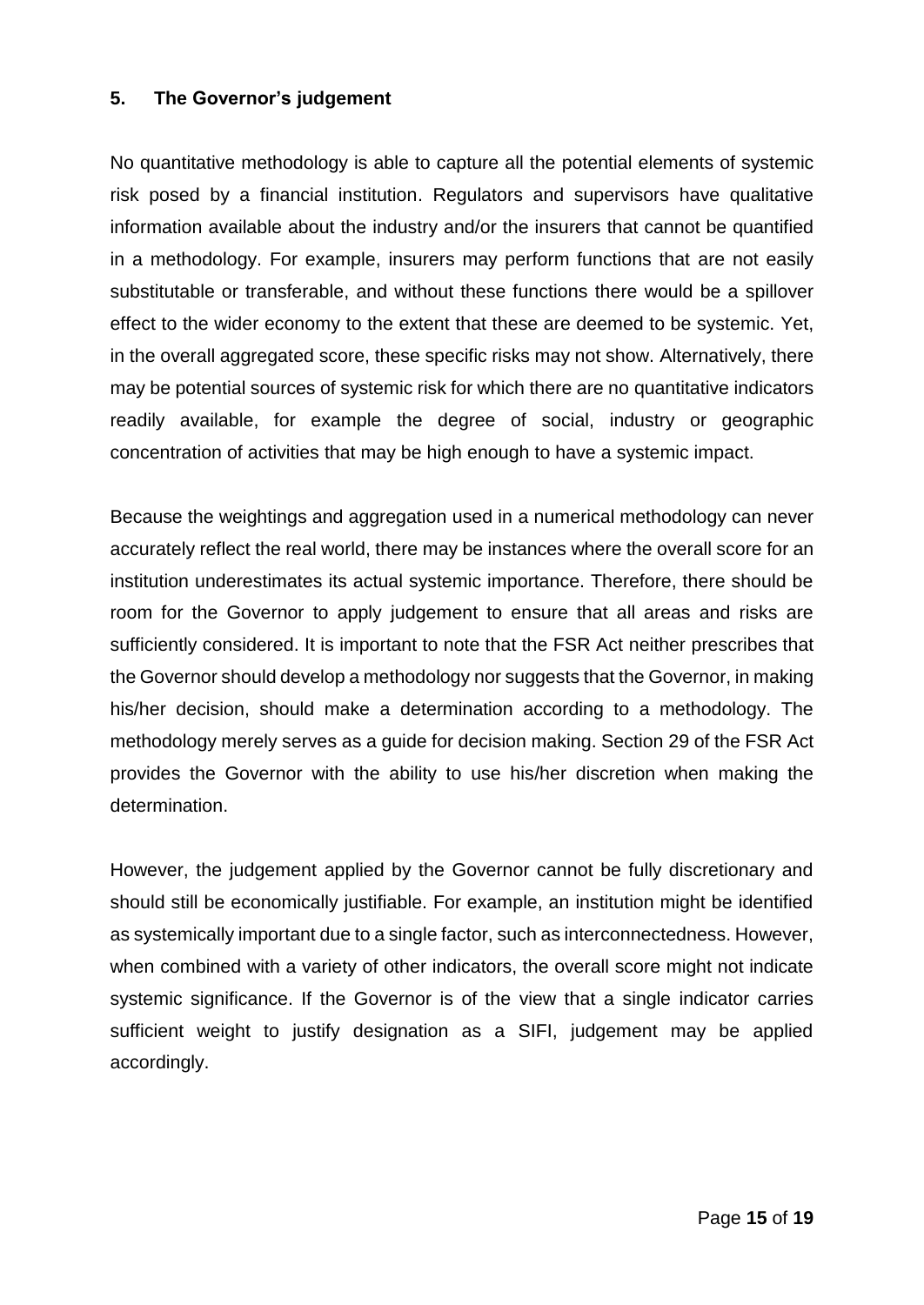Some of the additional elements that might be considered when applying judgement as to whether or not to designate an institution as a SIFI include, but are not limited to, the following:

- i. the complexity of the group structure and the possible contagion effect that the failure of the insurer might have on the wider group and ultimately on financial stability;
- ii. being owned by, or owning, a designated institution, as defined in the Financial Sector Laws Amendment Bill;
- iii. the reaction of investors, policyholders and the broader financial system in the event of a failure;
- iv. possible reputational impact which might influence the wider financial sector;
- v. the geographical area serviced and the possibility of a suitable substitute;
- vi. the products provided and the possibility of a suitable substitute;
- vii. the services provided and the possibility of a suitable substitute;
- viii. the number of clients and employees of the institution; and
- ix. possible negative perception from an international market perspective.

### <span id="page-15-0"></span>**6. Methodologies adopted by other jurisdictions**

No other country has, to date, disclosed a methodology to determine domestic systemically important insurers (D-SIIs), mainly because the process to identify G-SIIs has not been finalised and international standard-setters have not issued firm guidance on a methodology to identify D-SIIs.

The main reason why South Africa has developed a methodology is to support the SARB's responsibilities in terms of the FSR Act. The disclosure of the methodology is intended to solicit comments that can lead to further enhancement. The methodology can also be expanded once other jurisdictions disclose their approaches.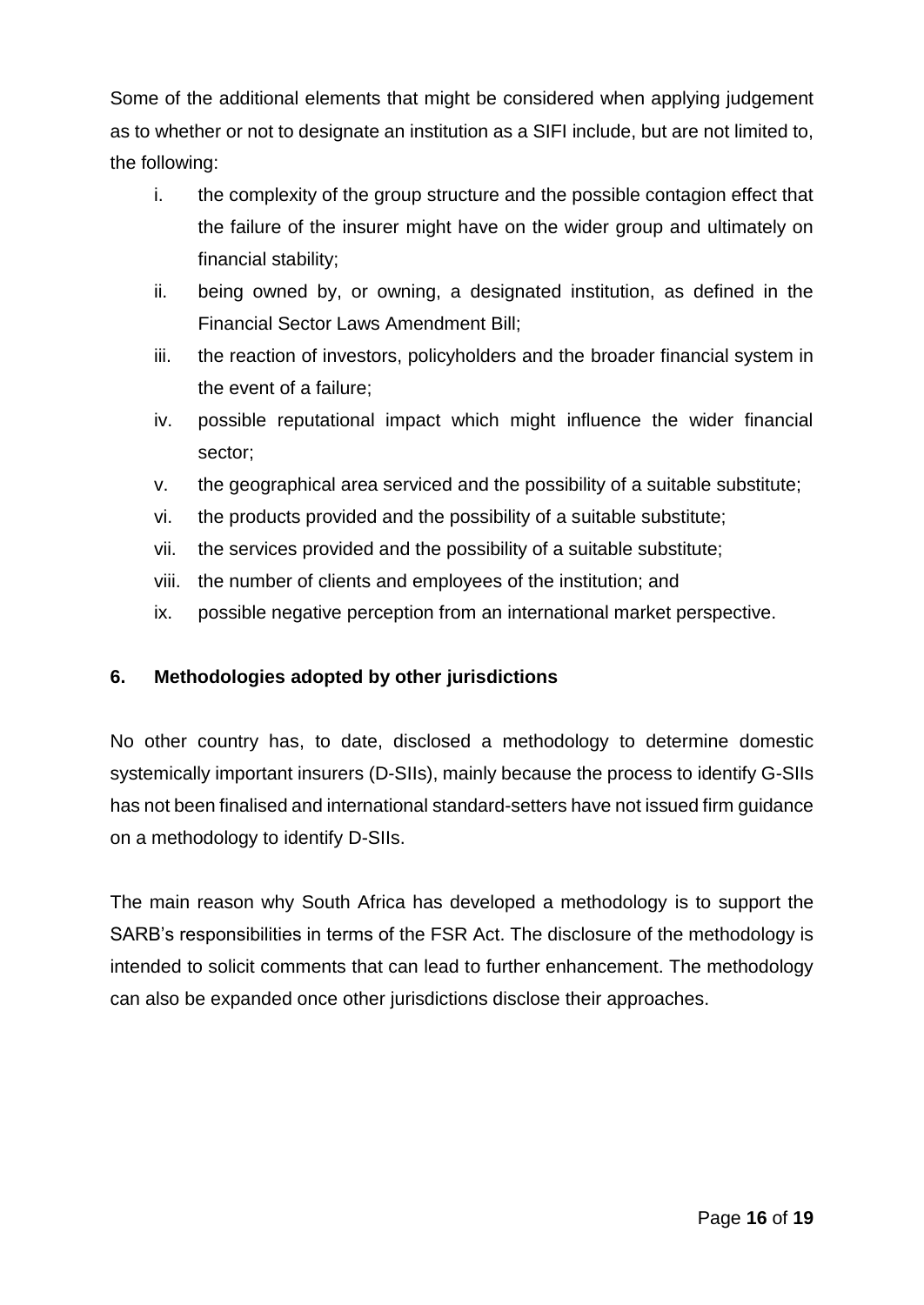### <span id="page-16-0"></span>**7. Periodic review and refinement**

The methodology will be reviewed annually, or whenever there is a significant change in the international guidance or in the information made available to the SARB. There is no fixed interval at which a designation by the Governor should be made.

#### <span id="page-16-1"></span>**8. Public disclosure**

In terms of the FSR Act, both the designation and the revocation of a designation as a SIFI must be published.

#### <span id="page-16-2"></span>**9. Request for comments**

Comments are invited on the proposed methodology to determine SIFIs that are insurers, as set out in this discussion paper.

All comments should be sent to [FST-RPD@resbank.co.za.](mailto:FST-RPD@resbank.co.za)

The closing date for comments is 4 December 2020.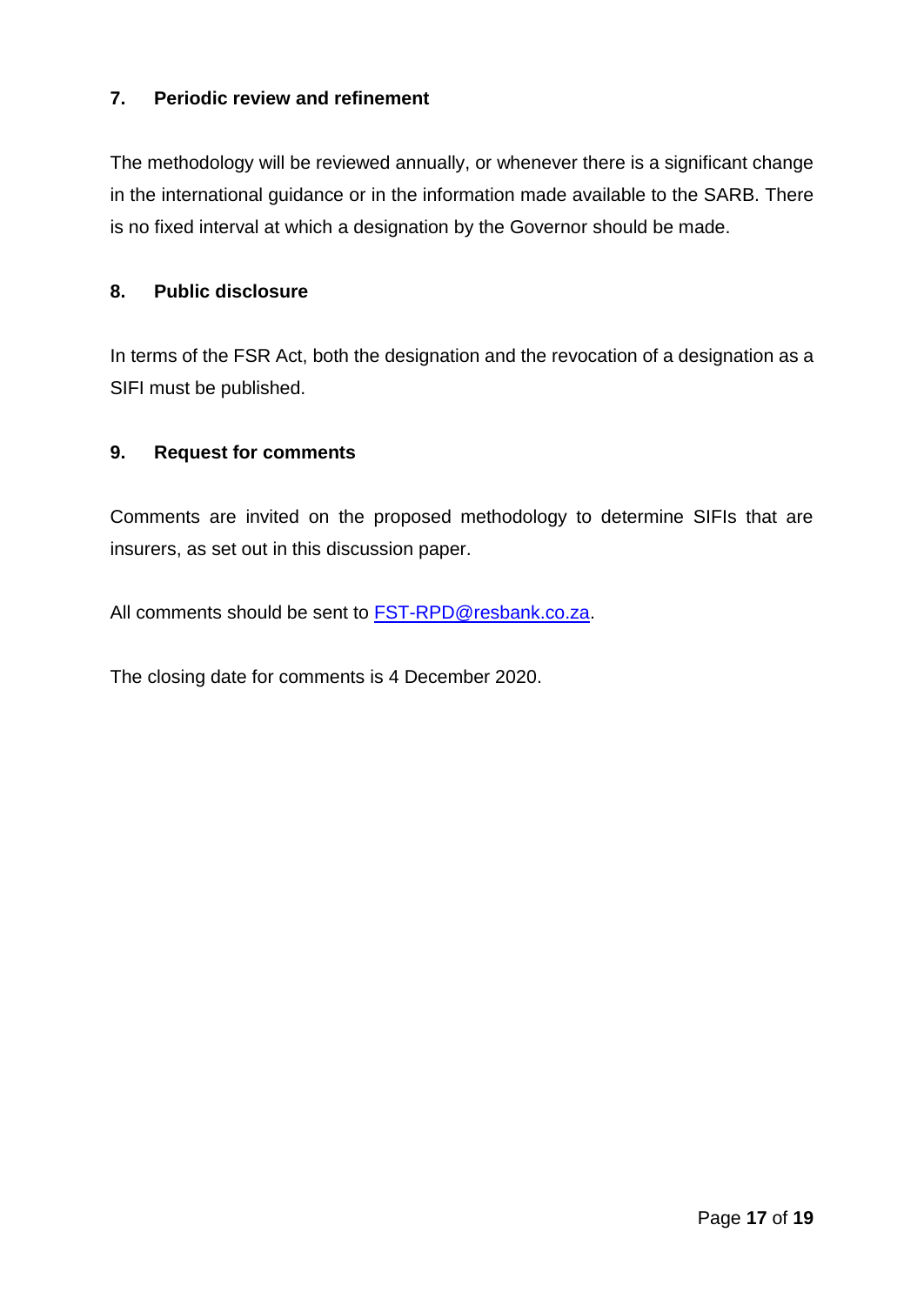### <span id="page-17-0"></span>**References**

International Association of Insurance Supervisors (IAIS). 2013. 'Global systemically important insurers: initial assessment methodology'.

[https://www.iaisweb.org/page/supervisory-material/financial](https://www.iaisweb.org/page/supervisory-material/financial-stability/archive/file/34257/final-initial-assessment-methodology-18-july-2013)[stability/archive//file/34257/final-initial-assessment-methodology-18-july-2013](https://www.iaisweb.org/page/supervisory-material/financial-stability/archive/file/34257/final-initial-assessment-methodology-18-july-2013)

International Association of Insurance Supervisors (IAIS). 2015. 'Higher loss absorbency requirement for global systemically important insurers (G-SIIs)'. [https://www.iaisweb.org/page/supervisory-material/financial-stability-and](https://www.iaisweb.org/page/supervisory-material/financial-stability-and-macroprudential-supervision/file/57131/iais-higher-loss-absorbency-requirement-for-g-siis/)[macroprudential-supervision/file/57131/iais-higher-loss-absorbency-requirement-for](https://www.iaisweb.org/page/supervisory-material/financial-stability-and-macroprudential-supervision/file/57131/iais-higher-loss-absorbency-requirement-for-g-siis/)[g-siis/](https://www.iaisweb.org/page/supervisory-material/financial-stability-and-macroprudential-supervision/file/57131/iais-higher-loss-absorbency-requirement-for-g-siis/)

International Association of Insurance Supervisors (IAIS). 2016. 'Global systemically important insurers: updated assessment methodology'.

[https://www.iaisweb.org/page/supervisory-material/financial-](https://www.iaisweb.org/page/supervisory-material/financial-stability/archive/file/61179/updated-g-sii-assessment-methodology-16-june-2016)

[stability/archive//file/61179/updated-g-sii-assessment-methodology-16-june-2016](https://www.iaisweb.org/page/supervisory-material/financial-stability/archive/file/61179/updated-g-sii-assessment-methodology-16-june-2016)

International Association of Insurance Supervisors (IAIS). 2019. 'Holistic Framework for systemic risk in insurance sector'.

[https://www.iaisweb.org/page/supervisory-material/financial](https://www.iaisweb.org/page/supervisory-material/financial-stability/file/87109/holistic-framework-for-systemic-risk)[stability//file/87109/holistic-framework-for-systemic-risk](https://www.iaisweb.org/page/supervisory-material/financial-stability/file/87109/holistic-framework-for-systemic-risk)

KPMG. 2016. 'International developments dominate regulatory change'. [https://assets.kpmg/content/dam/kpmg/pdf/2016/06/chapter-1-international](https://assets.kpmg/content/dam/kpmg/pdf/2016/06/chapter-1-international-developments-iais.pdf)[developments-iais.pdf](https://assets.kpmg/content/dam/kpmg/pdf/2016/06/chapter-1-international-developments-iais.pdf)

National Treasury. 2017. Financial Sector Regulation Act 9 of 2017. [http://www.treasury.gov.za/legislation/acts/2017/Act%209%20of%202017%20FinanS](http://www.treasury.gov.za/legislation/acts/2017/Act%209%20of%202017%20FinanSectorRegulation.pdf) [ectorRegulation.pdf](http://www.treasury.gov.za/legislation/acts/2017/Act%209%20of%202017%20FinanSectorRegulation.pdf)